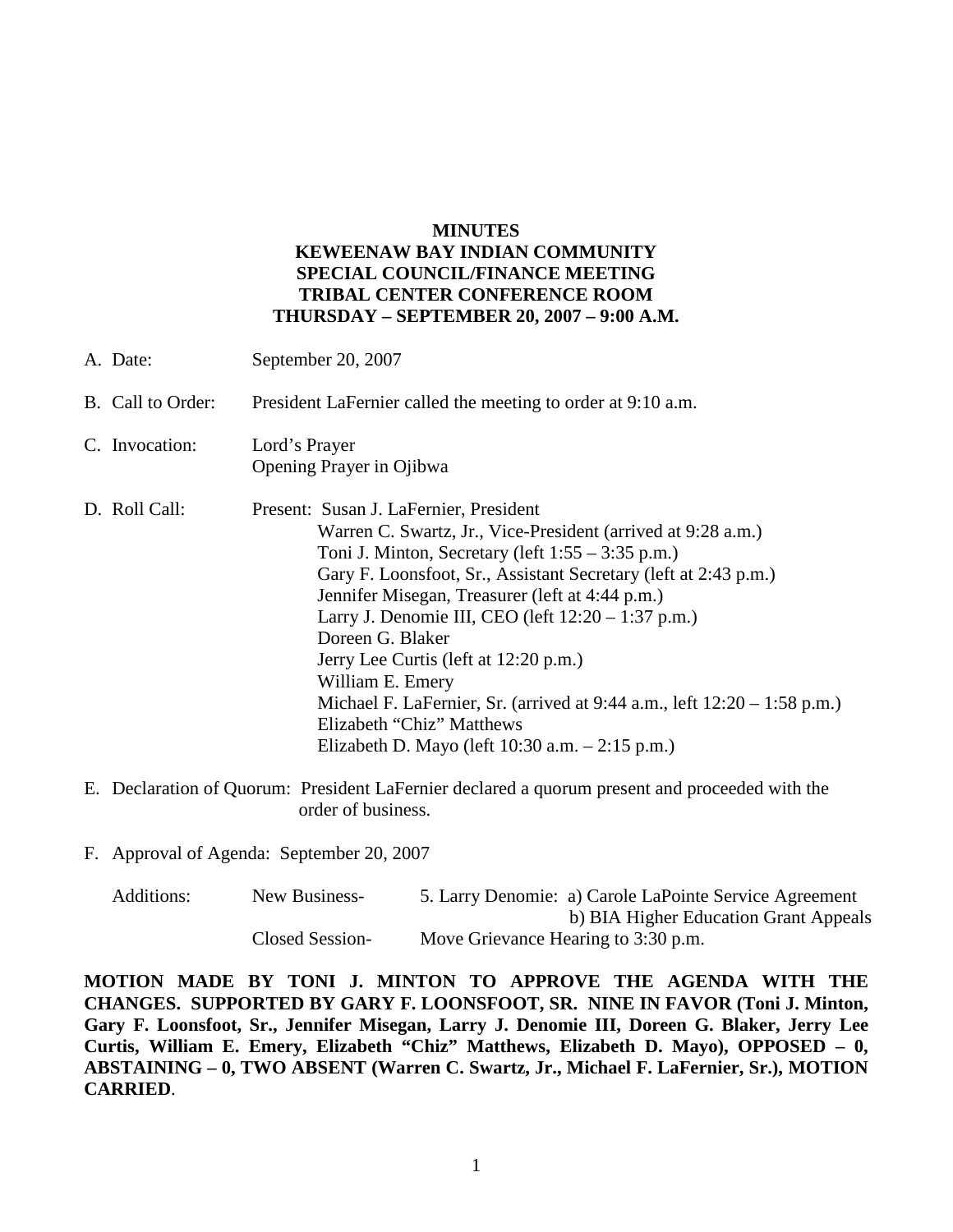- G. For your Information:
	- 1. A copy of the Baraga County Chamber of Commerce Newsletter August 2007
	- 2. A copy of the VOIGT Task Force Meeting Minutes from August 2, 2007
	- 3. A copy of a letter from Heather Maki regarding a petition
- H. Approval of Meeting Minutes:
	- 1. August 9, 2007

**MOTION MADE BY TONI J. MINTON TO APPROVE THE MEETING MINUTES OF AUGUST 9, 2007. SUPPORTED BY GARY F. LOONSFOOT, SR. EIGHT IN FAVOR (Toni J. Minton, Gary F. Loonsfoot, Sr., Larry J. Denomie III, Doreen G. Blaker, Jerry Lee Curtis, William E. Emery, Elizabeth "Chiz" Matthews, Elizabeth D. Mayo), OPPOSED – 0, ONE ABSTAINING (Jennifer Misegan), TWO ABSENT (Warren C. Swartz, Jr., Michael F. LaFernier, Sr.), MOTION CARRIED**.

I. New Business:

1. Jason Ayres – Resolution KB1572-2007 Residential Lease for Dan and Beth Connor

**MOTION MADE BY ELIZABETH D. MAYO TO APPROVE RESOLUTION KB-1572-2007 RESIDENTIAL LEASE FOR DAN AND BETH CONNOR. SUPPORTED BY WILLIAM E. EMERY. NINE IN FAVOR (Toni J. Minton, Gary F. Loonsfoot, Sr., Jennifer Misegan, Larry J. Denomie III, Doreen G. Blaker, Jerry Lee Curtis, William E. Emery, Elizabeth "Chiz" Matthews, Elizabeth D. Mayo), OPPOSED – 0, ABSTAINING – 0, TWO ABSENT (Warren C. Swartz, Jr., Michael F. LaFernier, Sr.), MOTION CARRIED**.

Jason informed the Council that the Old 41 Watermain Extension Project is behind schedule and will not be finished this year.

Warren C. Swartz arrived at 9:28 a.m.

2. Toni Minton – Employee Attendance during Cultural Preservation Activities Week

**MOTION MADE BY DOREEN G. BLAKER TO ALLOW ALL KBIC EMPLOYEES TO ATTEND THE CULTURAL CENTER ACTIVITIES WEEK ON SEPTEMBER 24TH TO 28TH WITH SUPERVISOR'S APPROVAL. SUPPORTED BY ELIZABETH "CHIZ" MATTHEWS. TEN IN FAVOR (Warren C. Swartz, Jr., Toni J. Minton, Gary F. Loonsfoot, Sr., Jennifer Misegan, Larry J. Denomie III, Doreen G. Blaker, Jerry Lee Curtis, William E. Emery, Elizabeth "Chiz" Matthews, Elizabeth D. Mayo), OPPOSED - 0, ABSTAINING - 0, ONE ABSENT (Michael F. LaFernier, Sr.), MOTION CARRIED.**

Mike LaFernier arrived at 9:44 a.m.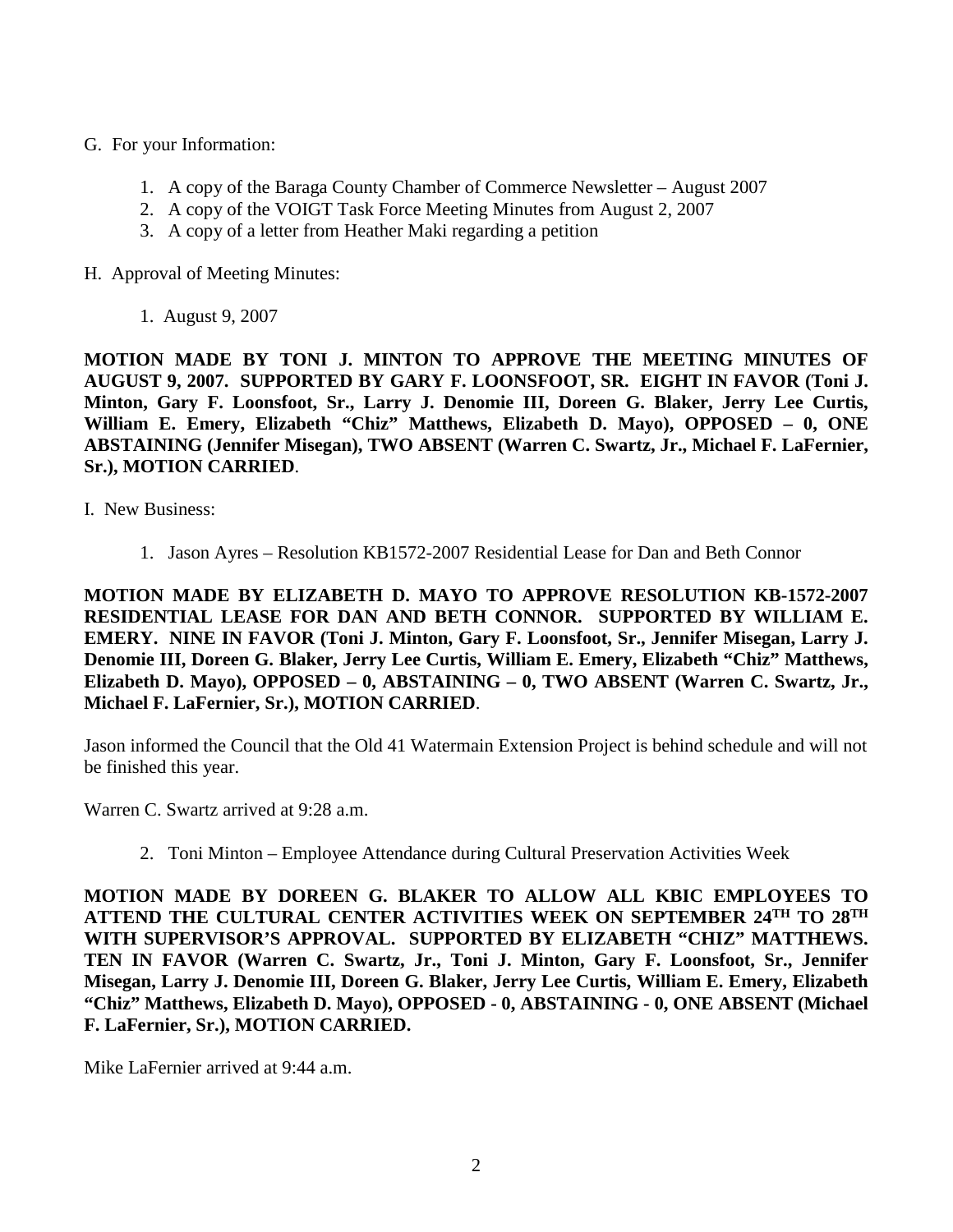3. Bev Lussier/Summer Cohen – Cultural Preservation Activities Request - Donation for Ava Hamilton and Leahn Cox for an Oral History Documentary

**MOTION MADE BY WARREN C. SWARTZ, JR. TO APPROVE THE ORAL HISTORY WORKSHOP IN THE AMOUNT OF \$5000.00 FROM THE TRIBAL COUNCIL DONATION LINE. SUPPORTED BY LARRY J. DENOMIE III. ALL IN FAVOR (Warren C. Swartz, Jr., Toni J. Minton, Gary F. Loonsfoot, Sr., Jennifer Misegan, Larry J. Denomie III, Doreen G. Blaker, Jerry Lee Curtis, William E. Emery, Michael F. LaFernier, Sr., Elizabeth "Chiz" Matthews, Elizabeth D. Mayo), OPPOSED - 0, ABSTAINING - 0, ABSENT - 0, MOTION CARRIED.**

4. John Baker – a) Business License Renewal Bayshore BP – Larry Denomie

- b) Business License Renewal Bayshore Carwash & Laundromat Larry Denomie
- c) Liquor License Renewal Larry Denomie

**MOTION MADE BY JENNIFER MISEGAN TO APPROVE THE BUSINESS LICENSE RENEWALS FOR BAYSHORE BP, BAYSHORE CARWASH AND LAUNDROMAT AND THE LIQUOR LICENSE FOR LARRY DENOMIE. SUPPORTED BY WARREN C. SWARTZ, JR. EIGHT IN FAVOR (Warren C. Swartz, Jr., Toni J. Minton, Gary F. Loonsfoot, Sr., Jennifer Misegan, Doreen G. Blaker, Jerry Lee Curtis, Michael F. LaFernier, Sr., Elizabeth "Chiz" Matthews), ONE OPPOSED (Elizabeth D. Mayo), TWO ABSTAINING (Larry J. Denomie III, William E. Emery), ABSENT - 0, MOTION CARRIED.**

Elizabeth Mayo stated her opposition: She is opposed because Larry has a Michigan Lotto in his store and has a state license, so why is he coming in for a Tribal license? She would also like the Gaming Commission to look into this.

d) Business License Application – Rick C. Geroux - Keweenaw Bay Kollision & Kustoms

**MOTION MADE BY WARREN C. SWARTZ, JR. TO APPROVE THE BUSINESS LICENSE FOR RICHARD C. GEROUX FOR KEWEENAW BAY KOLLISION & KUSTOMS. SUPPORTED BY MICHAEL F. LAFERNIER, SR. ALL IN FAVOR (Warren C. Swartz, Jr., Toni J. Minton, Gary F. Loonsfoot, Sr., Jennifer Misegan, Larry J. Denomie III, Doreen G. Blaker, Jerry Lee Curtis, William E. Emery, Michael F. LaFernier, Sr., Elizabeth "Chiz" Matthews, Elizabeth D. Mayo), OPPOSED - 0, ABSTAINING - 0, ABSENT - 0, MOTION CARRIED.**

5. Larry Denomie – a) Service Agreement with Carole LaPointe - Youth Entrepreneur Program

**MOTION MADE BY GARY F. LOONSFOOT, SR. TO APPROVE THE SERVICE AGREEMENT WITH CAROLE LAPOINTE TO IMPLEMENT THE KBIC YOUTH ENTREPRENEUR CLASSES. SUPPORTED BY TONI J. MINTON. ALL IN FAVOR (Warren C. Swartz, Jr., Toni J. Minton, Gary F. Loonsfoot, Sr., Jennifer Misegan, Larry J. Denomie III, Doreen G. Blaker, Jerry Lee Curtis, William E. Emery, Michael F. LaFernier, Sr., Elizabeth "Chiz" Matthews, Elizabeth D. Mayo), OPPOSED - 0, ABSTAINING - 0, ABSENT - 0, MOTION CARRIED.**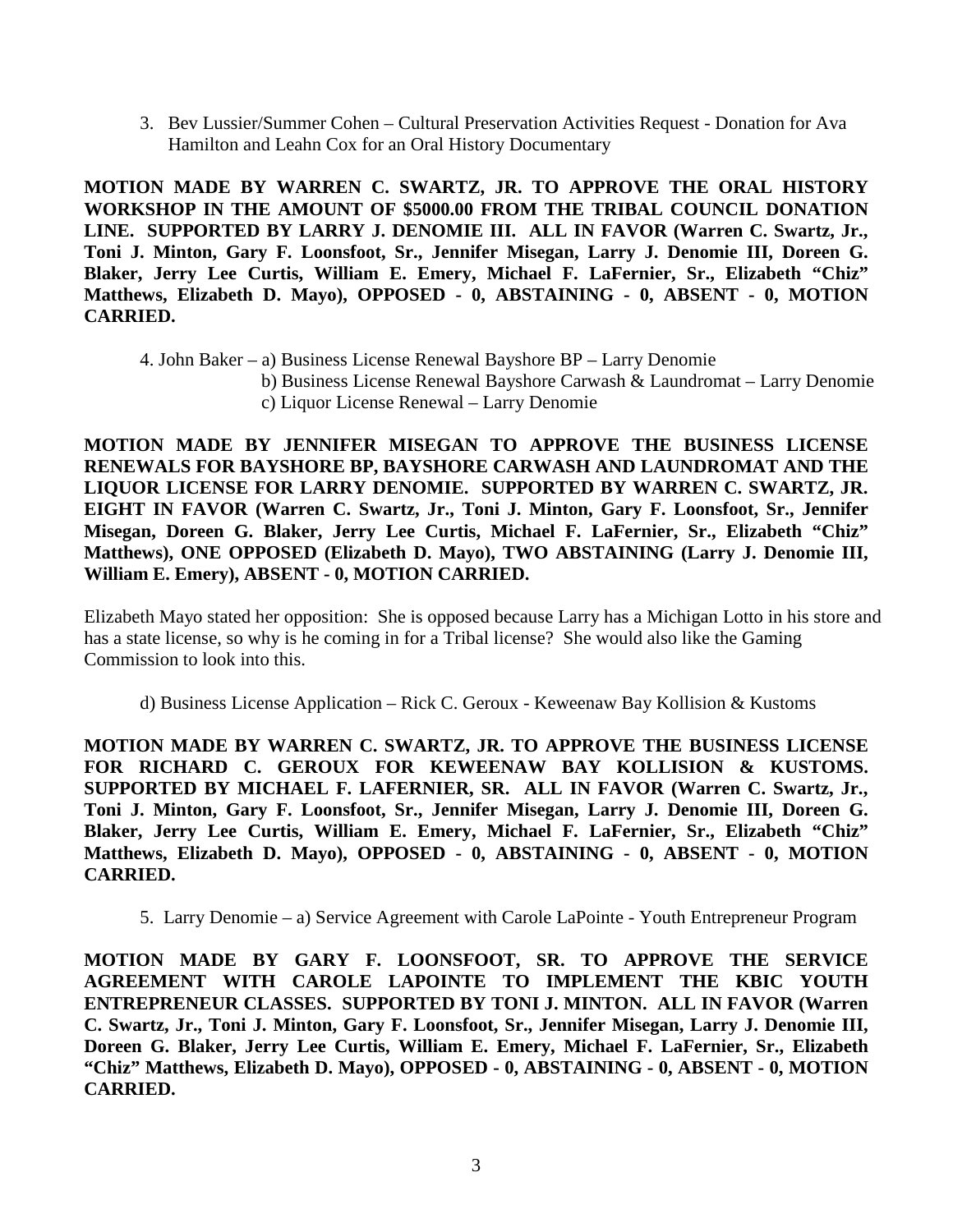b) BIA Higher Education Grant Appeals - Request from Amy St. Arnold

**MOTION MADE BY DOREEN G. BLAKER TO HAVE THE EDUCATION COMMITTEE HANDLE THE BIA EDUCATION GRANT APPEALS. SUPPORTED BY ELIZABETH "CHIZ" MATTHEWS. TEN IN FAVOR (Warren C. Swartz, Jr., Toni J. Minton, Gary F. Loonsfoot, Sr., Jennifer Misegan, Larry J. Denomie III, Doreen G. Blaker, Jerry Lee Curtis, William E. Emery, Michael F. LaFernier, Sr., Elizabeth "Chiz" Matthews), ONE OPPOSED (Elizabeth D. Mayo), ABSTAINING - 0, ABSENT - 0, MOTION CARRIED.**

## J. Closed Session:

- 1. Terri Denomie, Head Start Director
- 2. Budget Reviews: Francis LaPointe, Dawn Richards, Sarah Smith

 Pow Wow Committee/Colleen DeRoche/Marty Curtis Radio Station/Ed Janisse Jim Stingle, Grant Specialist Accounting – Francis LaPointe, CFO

3:30 p.m. – 4:30 p.m. Grievance Hearing #004-07

- 3. Robin Chosa, TERO Contract
- 4. Larry Denomie, CEO

**MOTION MADE BY WARREN C. SWARTZ, JR. TO GO INTO CLOSED SESSION AT 10:00 A.M. SUPPORTED BY TONI J. MINTON. TEN IN FAVOR (Warren C. Swartz, Jr., Toni J. Minton, Gary F. Loonsfoot, Sr., Jennifer Misegan, Larry J. Denomie III, Doreen G. Blaker, Jerry Lee Curtis, William E. Emery, Michael F. LaFernier, Sr., Elizabeth "Chiz" Matthews), ONE OPPOSED (Elizabeth D. Mayo), ABSTAINING - 0, ABSENT - 0, MOTION CARRIED.**

Break: 10:01 – 10:13 a.m.

Elizabeth Mayo left at 10:30 a.m.

Lunch: 12:20 – 1:17 p.m.

Jerry Lee Curtis left at 12:20 p.m.

Larry Denomie returned from lunch at 1:37 p.m.

Toni Minton left 1:55 – 3:35 p.m.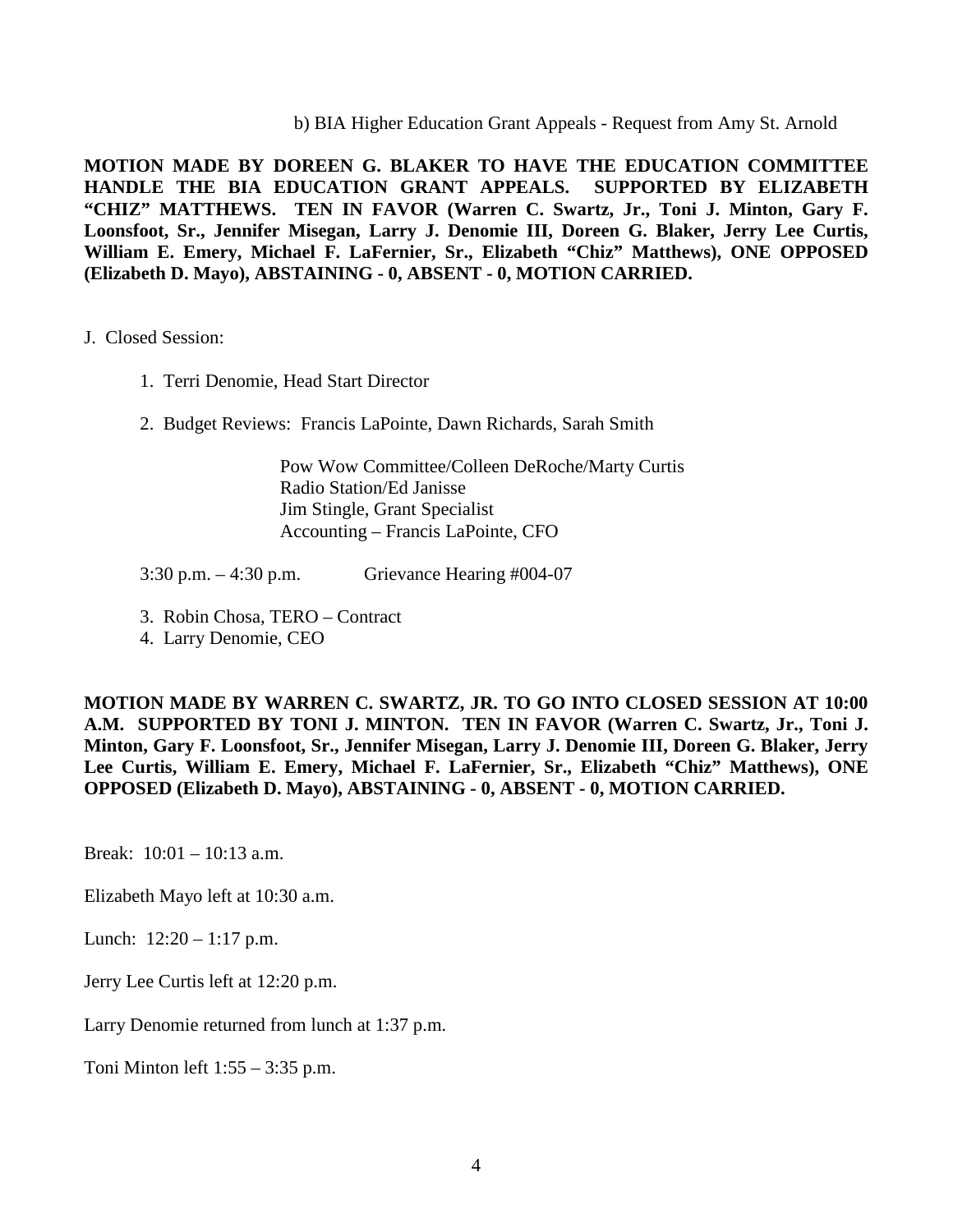Mike LaFernier returned from lunch at 1:58 p.m.

Elizabeth Mayo returned from lunch at 2:15 p.m.

Break: 2:43 – 3:15 p.m.

Gary Loonsfoot left at 2:43 p.m.

Jennifer Misegan left at 4:44 p.m.

**MOTION MADE BY WILLIAM E. EMERY TO GO INTO OPEN SESSION AT 4:45 P.M. SUPPORTED BY ELIZABETH D. MAYO. EIGHT IN FAVOR (Warren C. Swartz, Jr., Toni J. Minton, Larry J. Denomie III, Doreen G. Blaker, William E. Emery, Michael F. LaFernier, Sr., Elizabeth "Chiz" Matthews, Elizabeth D. Mayo), OPPOSED - 0, ABSTAINING - 0, THREE ABSENT (Gary F. Loonsfoot, Sr., Jennifer Misegan, Jerry Lee Curtis), MOTION CARRIED.**

**MOTION MADE BY DOREEN G. BLAKER TO APPROVE SAFETY SAVES CLASSES AND TO HAVE THE ATTORNEY REVIEW THE AGREEMENT BEFORE BEING SIGNED AS RECOMMENDED BY THE TERO DIRECTOR FOR \$1750.00. SUPPORTED BY ELIZABETH "CHIZ" MATTHEWS. SIX IN FAVOR (Warren C. Swartz, Jr., Larry J. Denomie III, Doreen G. Blaker, William E. Emery, Elizabeth "Chiz" Matthews, Elizabeth D. Mayo), OPPOSED - 0, TWO ABSTAINING (Toni J. Minton, Michael F. LaFernier, Sr.), THREE ABSENT (Gary F. Loonsfoot, Sr., Jennifer Misegan, Jerry Lee Curtis), MOTION CARRIED.**

**MOTION MADE BY WARREN C. SWARTZ, JR. TO REMOVE THE SUSPENSION IN THE EMPLOYEE RECORD FOR CASE #004-07. SUPPORTED BY ELIZABETH "CHIZ" MATTHEWS. FIVE IN FAVOR (Warren C. Swartz, Jr., Toni J. Minton, William E. Emery, Michael F. LaFernier, Sr., Elizabeth "Chiz" Matthews), TWO OPPOSED (Doreen G. Blaker, Elizabeth D. Mayo), ONE ABSTAINING (Larry J. Denomie III), THREE ABSENT (Gary F. Loonsfoot, Sr., Jennifer Misegan, Jerry Lee Curtis), MOTION CARRIED.**

**MOTION MADE BY WARREN C. SWARTZ, JR. TO EXPLORE THE POTENTIAL TO USE THE L'ANSE TOWER SITE TO PROVIDE CELLULAR SERVICE TO THE KBIC. SUPPORTED BY WILLIAM E. EMERY. EIGHT IN FAVOR (Warren C. Swartz, Jr., Toni J. Minton, Larry J. Denomie III, Doreen G. Blaker, William E. Emery, Michael F. LaFernier, Sr., Elizabeth "Chiz" Matthews, Elizabeth D. Mayo), OPPOSED - 0, ABSTAINING - 0, THREE ABSENT (Gary F. Loonsfoot, Sr., Jennifer Misegan, Jerry Lee Curtis), MOTION CARRIED.**